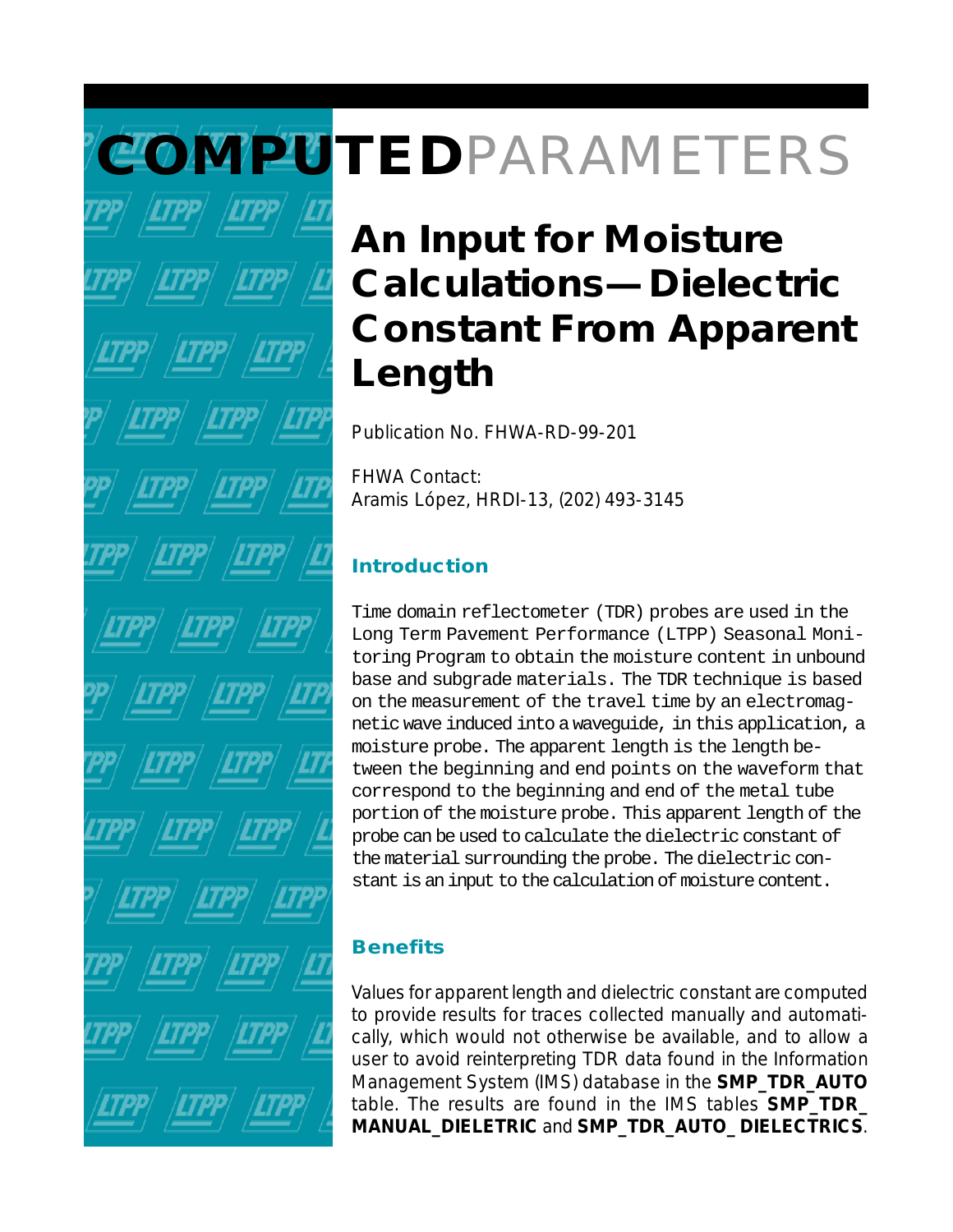The moisture calculations that have been done using dielectric constants based on the interpreted traces are also available. They are discussed in the computed parameters document *Moisture Content for Unbound Materials at Seasonal Monitoring Program Sites*, also available at this site.

#### **Process Implementation**

The TDR probes used in the LTPP program consist of three straight stainless steel metal tubes, 0.203 m long, held parallel to each other by a plastic spacer at one end and a printed circuit board at the other end. The printed circuit board contains a connection with the shielded coaxial metallic lead cable. The measurement procedure involves connecting the probe to a cable tester. The cable tester generates an ultrafast rise time voltage pulse down the cable and records the reflected signal. The pulse propagates as an electromagnetic wave through the cable. Changes in impedance and other faults in the cable cause partial reflection of energy back to the source where it is sampled and recorded.

Due to the construction of the moisture probe, the impedance transitions at the beginning and end of the metal tubes create changes in the reflected waveform that can be identified. This waveform is also called a TDR trace. When the probe is inserted in soil, the distance between the points on the trace corresponding to

the beginning and end of the tubes depends on the moisture content. As the moisture content increases, the apparent distance between the tube end points increases.

A TDR trace usually contains a relatively sharp peak at the beginning point and a sharp dip at the end point of the metal tubes on the moisture probe. Figure 1 below shows the output from a TDR probe connected to a cable tester. As shown in the figure, starting from the left side, the trace rises from the nearly flat portion of the curve, representing the signal in the coaxial cable, to a peak at point A, or local maxima point, where the slope of the curve reverses sign from positive to negative. From this point, the curve drops to a minimum at point B and then

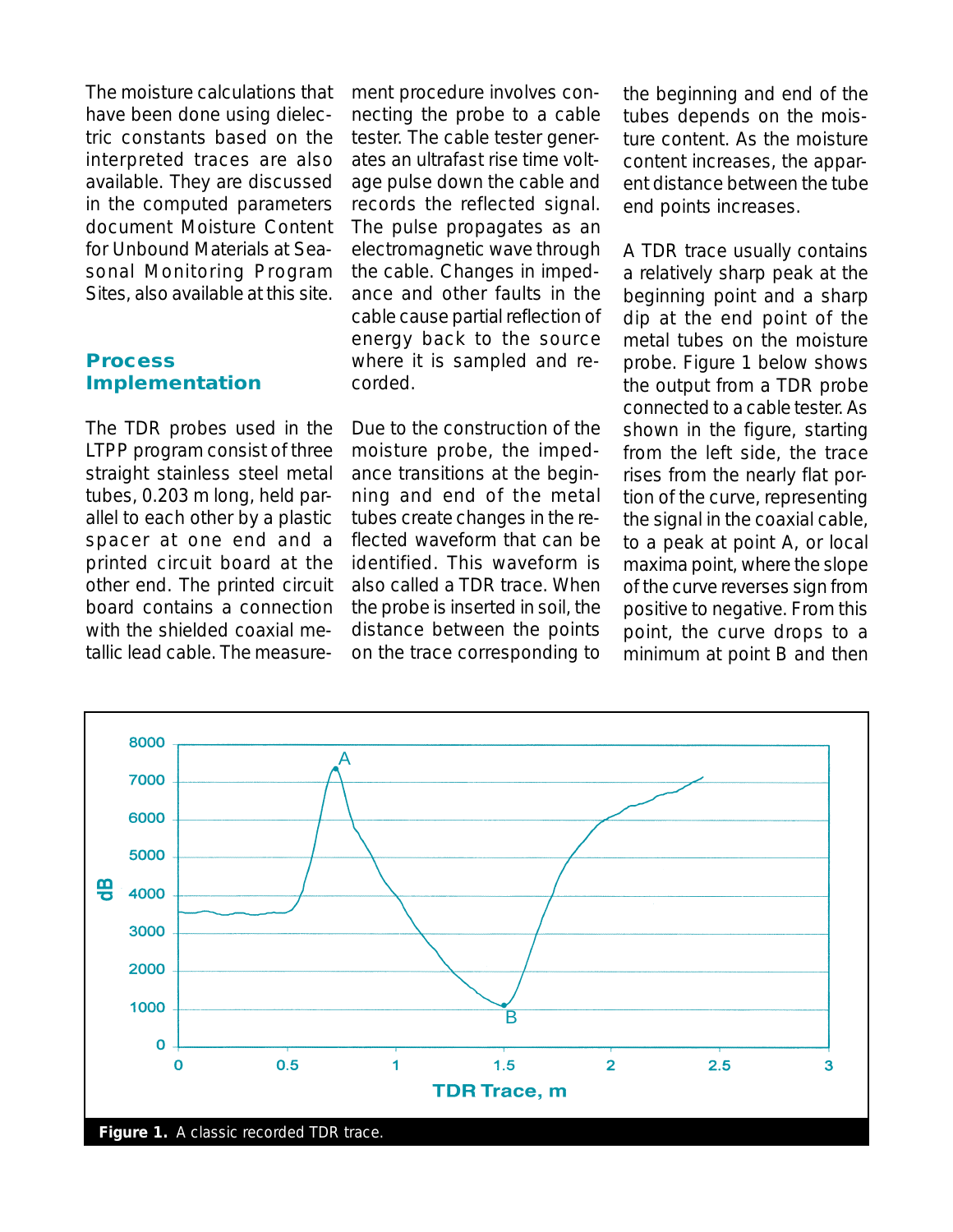rebounds upward, i.e., the slope of the curve reverses sign from negative to positive.

#### **Analysis Steps**

There are two kinds of traces that can be obtained from the TDR probes: manual and automatic. A trace is interpreted for every one of the probes at the site and the dielectric constant associated with it is calculated. The TDR trace type classification and bulk conductivity class can be used to identify changes in the vertical soil profile due to material variations, the presence of frost, and moisture changes.

Traces that have been recorded on stripchart paper and are to be manually analyzed are called manual traces. Manual traces are interpreted on a 27.9-cm by 43.2-cm (11 in by 17-in) sheet of paper using an engineer's scale, straight edge, and right triangles. The original manual trace is recorded following the instructions in *LTPP Seasonal Monitoring Program: Instrumentation Installation and Data Collection Guidelines*. (1) The explicit interpretation instructions are found in LTPP Directive SM-28.(2)

Traces that are available in an electronic format and can be analyzed by a computer are called automatic traces. A Windows®-based program, Moister, was created for use by the research team to permit the processing of the TDR traces in an Access® database table. Data taken from the IMS table **SMP\_TDR\_ AUTO** can also be plotted and interpreted manually. The points in each record should be plotted to scale using the value DIST\_WAV\_ POINTS as the increment in the x-direction and the successive values of WAVP (1-245) as the value in the y-direction. A separate plot is required for each probe.

The principle behind the analysis for both the automatic and manual traces is the same. There are two methods that have been selected for analyzing TDR traces—the Method of Tangents and the Method of Peaks.

#### *Method of Tangents*

The determination of apparent length using the Method of Tangents involves the following steps:

Determine the first inflection point, A:

- 1. Identify the first waveform maximum point, A1, and draw a horizontal line at A1.
- 2. Identify the waveform minimum point, B1.
- 3. Take half the distance between A1 and B1 and call that A3, or  $(A1+(B1-A1)/2)$ .
- 4. Identify the sharpest negative slope between point A1 and point A3 and call that A2.
- 5. Draw the tangent line at point A2.
- 6. The intersection point of these straight lines is the first inflection point, A.

Determine the second inflection point, B:

- 1. Draw a horizontal line at the minimum point, B1, as identified above.
- 2. Identify the sharpest positive slope point between B1 and B1+60 (or  $B1(m)+0.6$  m), which gives point B2.
- 3. Draw the tangent line at point B2.
- 4. The intersection point of these two straight lines is the second inflection point, B.

Figure 2 (on the following page) illustrates the Method of Tangents, showing the location of points A and B and  $L_{\text{analysis}}$ which is the apparent length. Most manual traces were interpreted using this methodology.

Figure 2. Illustration of the Method of Tangents.

#### *Method of Peaks*

The Method of Peaks, illustrated in figure 3 (on the following pages), was used primarily for interpreting automated traces. The following steps are required:

Determine the first inflection point, A:

1. Identify the first maximum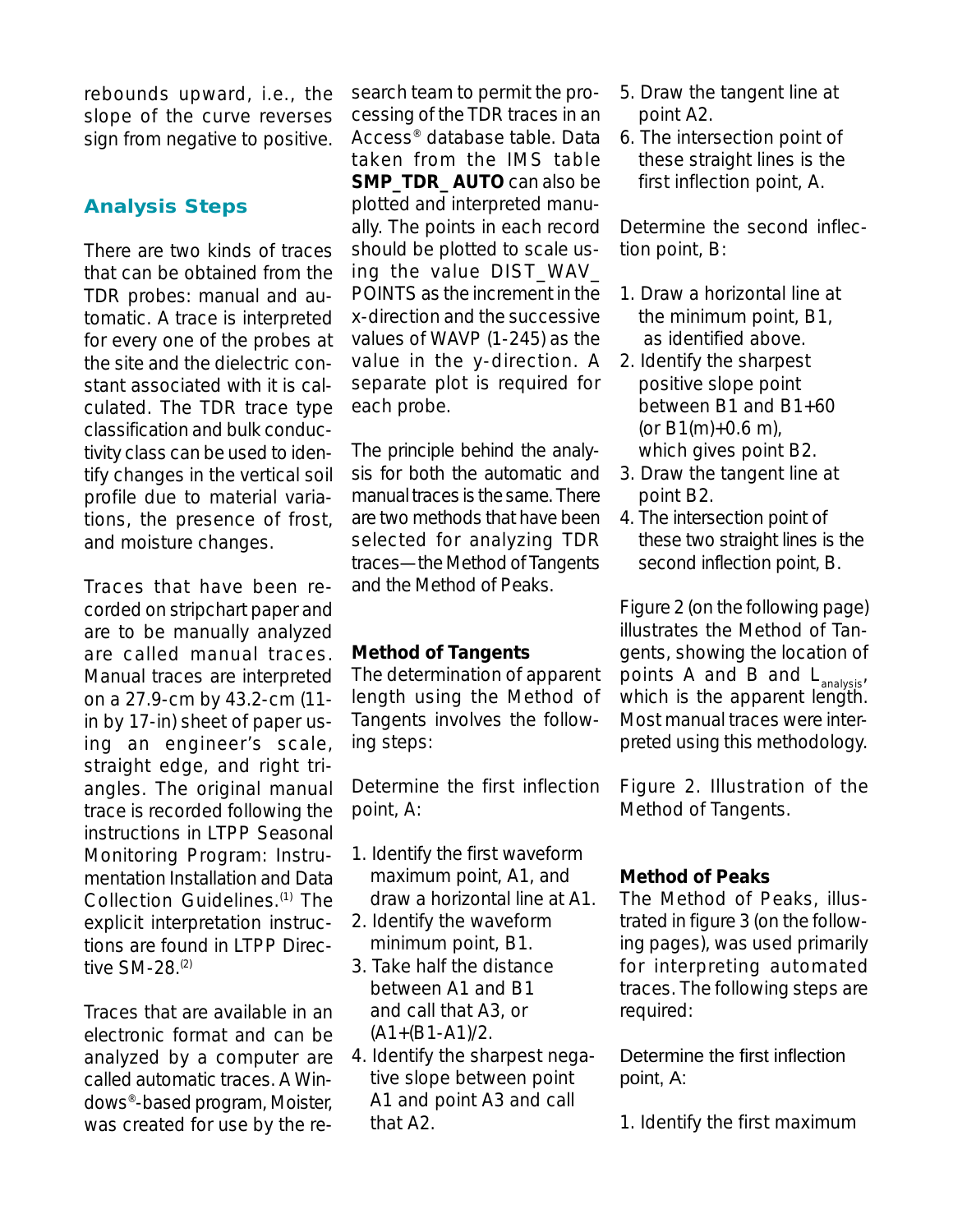

rise point (sharpest positive slope point), A1.

- 2. Identify the minimum slope point between point A1 and the global minimum. This gives point A2.
- 3. Draw the tangent line at point A1 and the tangent line at point A2.
- 4. The intersection point of these straight lines is the first inflection point, A.

Determine the second inflection point, B:

- 1. Identify the smallest or flattest slope point between a point halfway between the first maximum point and the global minimum. This gives point B1.
- 2. Identify the sharpest positive slope point between B1 and B1+60 (or

 $B1(m)+0.6$  m), which gives B2.

- 3. Draw the tangent line at point B1 and the tangent line at point B2.
- 4. The intersection point of these two straight lines is the second inflection point, B.

The horizontal distance between A and B gives  $L_{\text{analysis}}$ for the Method of Peaks.

#### *Determination of Apparent Length*

The apparent length, L<sub>a</sub>, for either method is given by:

 $L_{a}$  = (Inflection Point B, m - Inflection Point A, m)

In turn, the dielectric constant

of the soil surrounding the probe,  $K_{a}$ ,  $\boldsymbol{\epsilon}$ , is determined as follows:

$$
K_{a'} \mathbf{E} = \frac{L_a}{\left[L \cdot V_p\right]^2}
$$

where:

 $K_{a'}$   $\boldsymbol{\varepsilon}$  = Dielectric constant (between 1.0 and 80).

 $L<sub>a</sub>$  = Apparent length scaled from trace, m.

*L* = Physical length of the metal tube portion of the moisture probe, m; 0.203 m (8 in) for FHWA probes.

 $V_p$  = Phase velocity setting on TDR cable tester (usually 0.99).

The tables with dielectric information contain the location of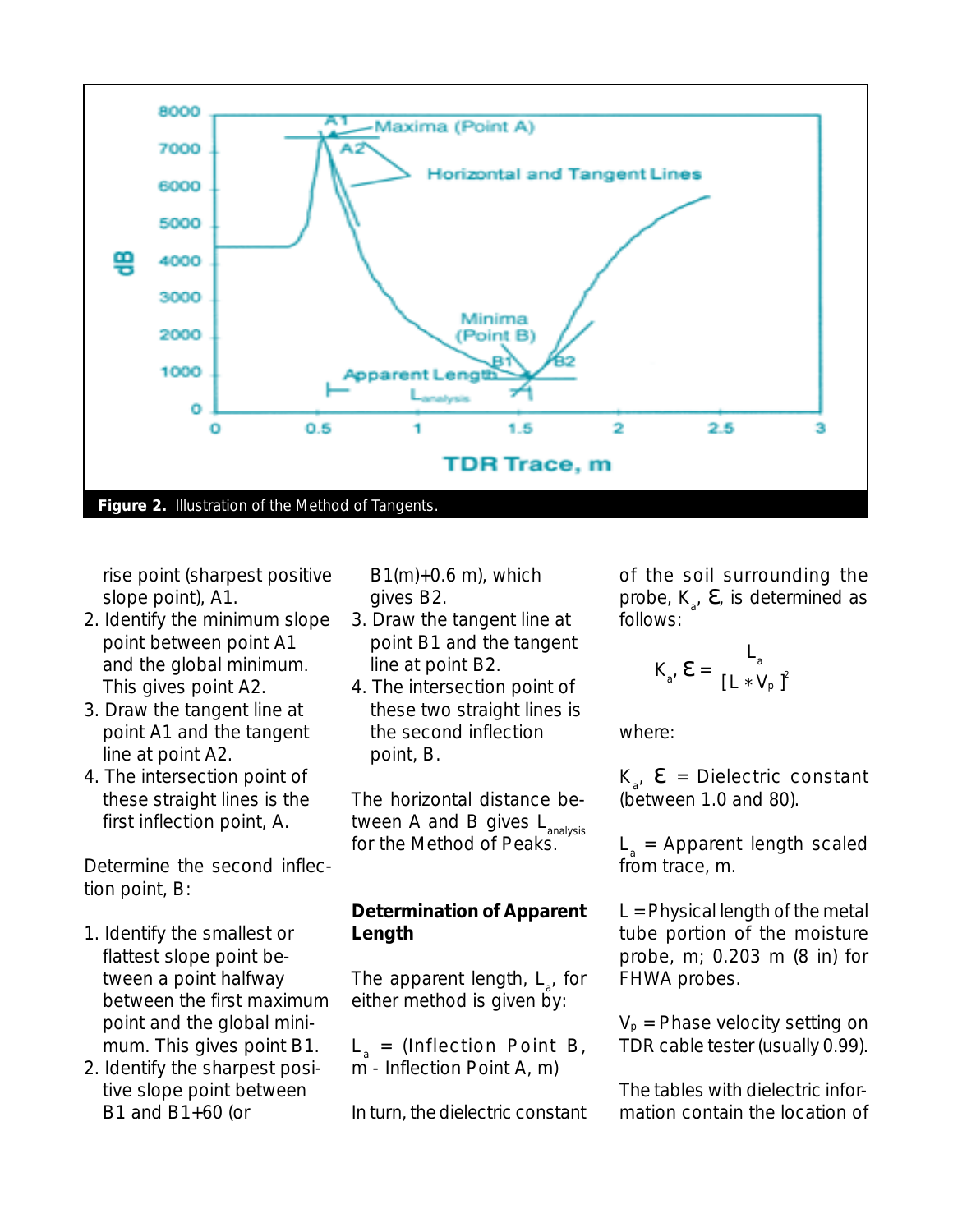

the inflection points, trace type, apparent length, probe length, and value of the dielectric constant. More detailed information on the various types of traces that can be observed and the application of the interpretation methods are found in references 2 and 3.

#### **References**

1. G. Rada, G.E. Elkins, B. Henderson, R.J. Van Sambeek, and A. Lopez, Jr. *LTPP Seasonal Monitoring Program: Instrumentation Installation and Data Collection Guidelines*, Report No. FHWA-RD-94- 110, Federal Highway Administration, McLean, VA, January 1995.

- 2. LTPP Seasonal Monitoring Program Directive No. 28, Subject: Interpretation Manual TDR Traces, August 7, 1998.
- 3. Y.J. Jiang and S. Tayabji. *Analysis of Time Domain Reflectometry Data From LTPP Seasonal Monitoring Program Test Sections, Final Report*, Report No. FHWA-RD-99-115, Federal Highway Administration, McLean, VA, April 1999. The work on automated trace interpretation was conducted under FHWA Contract No. DTFH61-96- C-00003 by ERES Consultants. The work on manual trace interpretation was conducted under FHWA Contract No. DTFH61-97-C-00002 by LAW PCS.

**Researcher:** This monograph was based on the report *Analysis of Time Domain Reflectometry Data From LTPP Seasonal Monitoring Program Test Sections, Final Report*, Report No. FHWA-RD-99-115, prepared by ERES Consultants, Inc. Contract No. DTFH61-96- C-00003 and LTPP Seasonal Monitoring Program Directive No. 28, Subject: Interpretation Manual TDR Traces, August 7, 1998.

**Availability:** This publication is available in PDF format from the LTPP homepage at http:// www.tfhrc.gov. Copies are also available from the National Technical Information Service, 5285 Port Royal Road, Springfield, VA 22161.

**Key Words:** Time Domain Re-